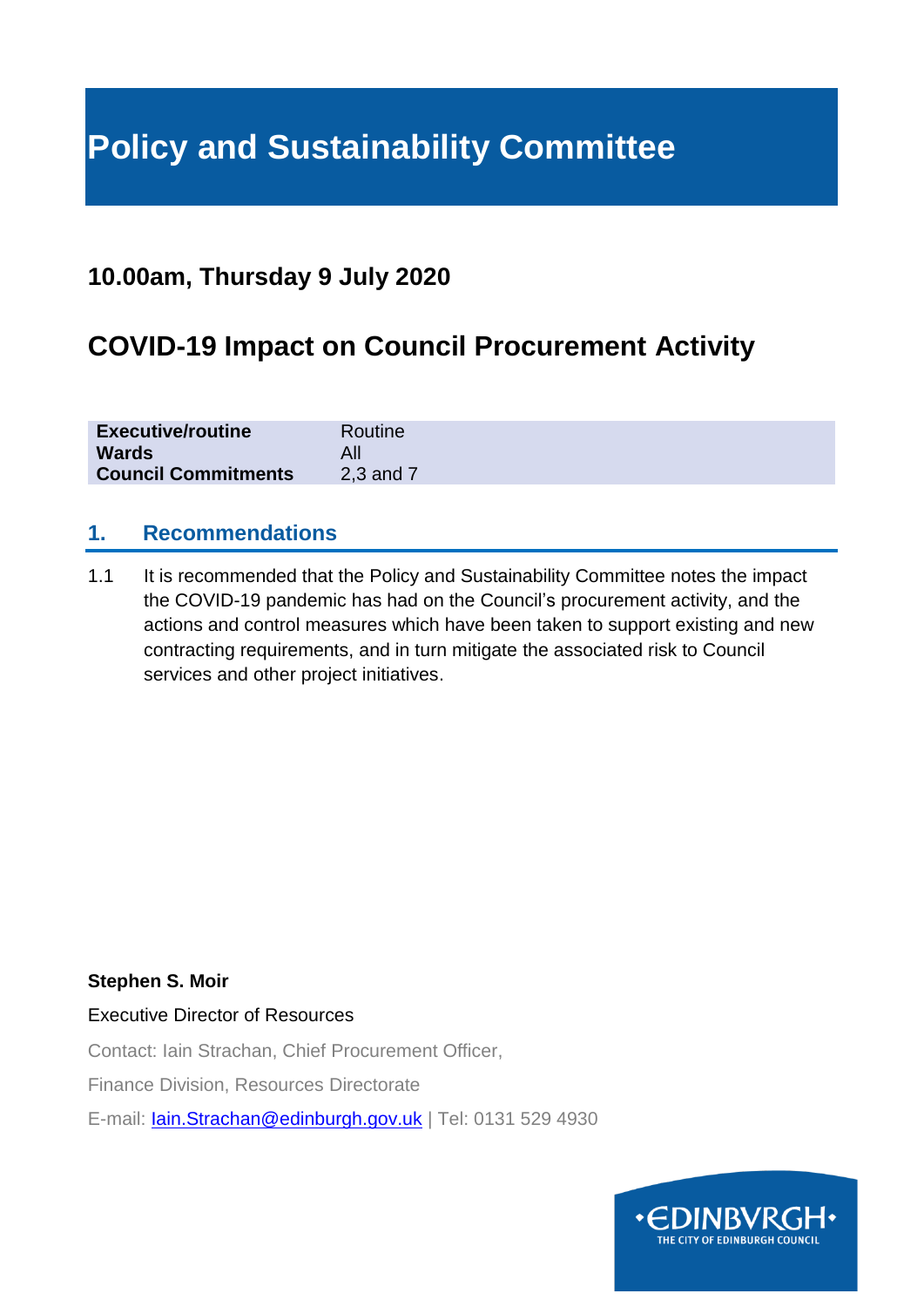# **Policy and Sustainability Committee**

## **Covid-19 Impact on Council Procurement**

#### **2. Executive Summary**

- 2.1 This report seeks to provide awareness of the impact the COVID-19 pandemic has had on the Council's procurement activity and the actions and control measures which have been taken to support existing and new contracting requirements, and in turn mitigate the associated risk to Council services and other project initiatives.
- 2.2 The pandemic is presenting a number of new challenges to the Council and its suppliers. The Council's Commercial and Procurement Service is working closely with service areas to support them through this next period. It is, however, likely to result in an increase in Committee or delegated officer approvals being sought to waive the Contract Standing Orders. As ever, such approvals will be constructively challenged and subject to robust scrutiny, to ensure such actions are in the Council's best interests and secure Best Value.

#### **3. Background**

- 3.1 The Council's Commercial and Procurement Service (CPS) supports all procurement and contract management activity across the Council, to ensure the Council's purchasing requirements are met, and the associated internal and external regulatory controls complied with, including the Council's [Contract Standing Orders](https://democracy.edinburgh.gov.uk/documents/s5776/Contract%20Standing%20Orders%20-%20June%202019.pdf) (CSOs).
- 3.2 The Council has a clear strategic vision for its procurement activity. On [5 March](https://democracy.edinburgh.gov.uk/documents/s14802/7.7%20-%20Sustainable%20Procurement%20Strategy.pdf)  [2020,](https://democracy.edinburgh.gov.uk/documents/s14802/7.7%20-%20Sustainable%20Procurement%20Strategy.pdf) the Council adopted its new five year Sustainable Procurement Strategy (the Strategy). The Strategy places sustainability at the heart of the Council's procurement programme for the next five years, to ensure that the Council's considerable spending power is used to promote those economic, environmental and social outcomes that support growth, and simultaneously assist the Council in addressing the challenges that the city is facing.
- 3.2 In recognising the unprecedented impact of the COVID-19 outbreak on all service areas a request for temporary amendments to the CSOs was approved by the Leadership Advisory Panel on [31 March 2020.](https://democracy.edinburgh.gov.uk/documents/s23773/Item%207.11%20-%20Temporary%20Changes%20to%20CSOs.pdf)
- 3.3 That report noted the huge global impact that COVID-19 was, and still is, having. This impact is felt not only in public health terms, but also financially, affecting all economies and their financial markets. The report addressed some of the risks associated with existing suppliers potentially being unable to fulfil contractual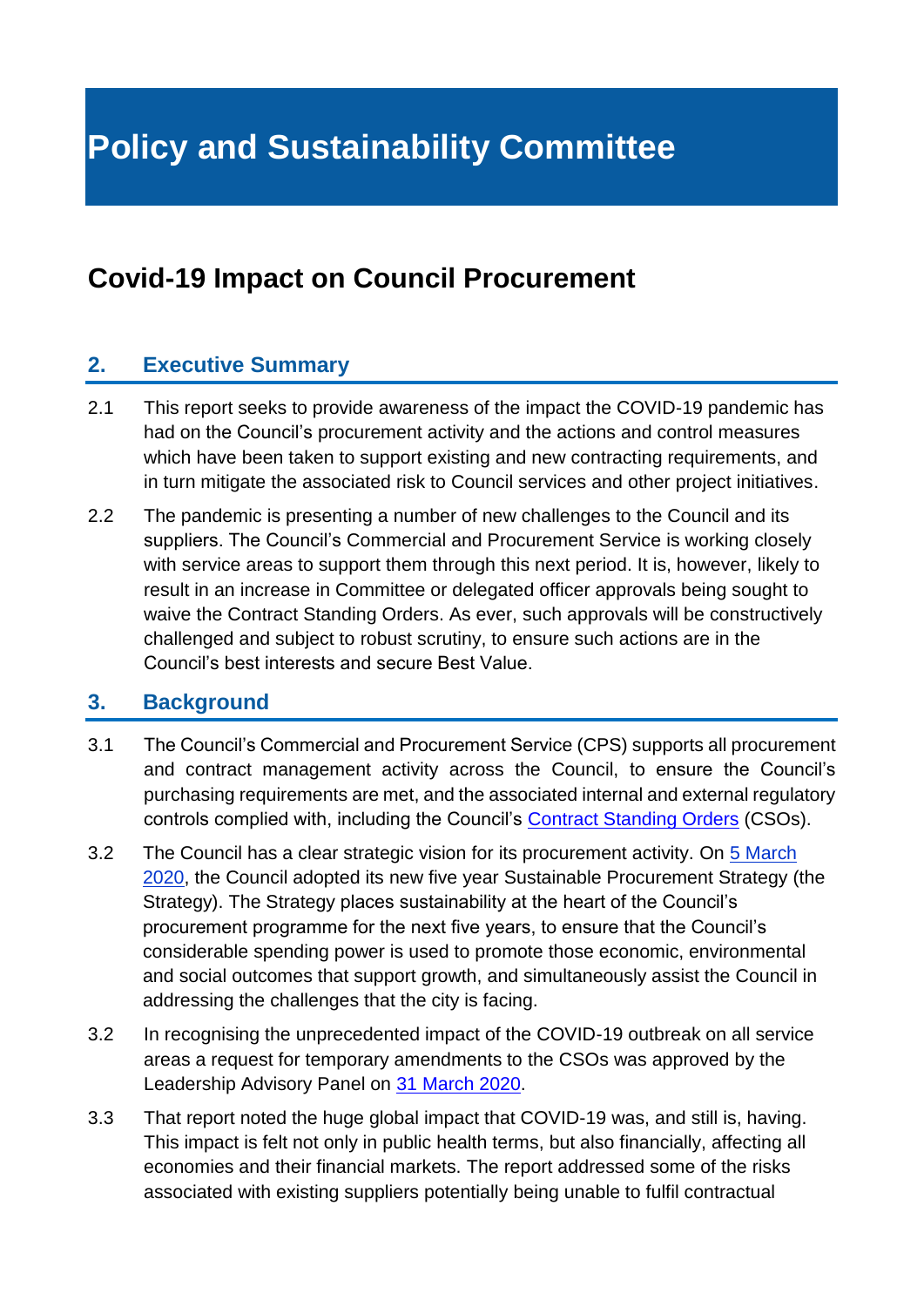commitments and the ongoing procurements that required review and would likely result in a need for the Council to consider further extending or varying existing contracts which were otherwise shortly due to expire.

3.4 The Scottish Government has issued four [Scottish Procurement Policy Notes](https://www.gov.scot/collections/scottish-procurement-policy-notes-sppns/) (SPPNs) that relate to the impact of the COVID outbreak, and six [Construction](https://www.gov.scot/publications/construction-policy-notes/)  [Policy Notes](https://www.gov.scot/publications/construction-policy-notes/) (CPNs). In particular, the SPPNs address alternative procurement procedures that contracting authorities might adopt to meet urgent purchasing demands, guidance for contracting authorities on considering contractual relief that might be granted to suppliers during the outbreak and how to make best use of procurement resources during the outbreak.

#### **4. Main report**

- 4.1 The COVID-19 pandemic has, as anticipated, had a significant impact on the Council's procurement activity, with few projects having been unaffected by delay.
- 4.2 An immediate status review of all 217 then active procurement projects was implemented at the end of March. CPS prioritised those where tenders were about to be published, were out to market or had been returned but not yet evaluated/awarded. CPS itself has largely been able to continue working as before, with all staff working from home.
- 4.3 The actions included:
	- 4.3.1 Working with service areas to identify essential procurements that support key worker delivery and ensuring those were prioritised for completion;
	- 4.3.2 Contacting suppliers, to ensure they were aware of business supports available from the Scottish and UK Governments, and asking them to get in touch with their normal Council contacts to discuss any particular areas of concern in more detail and encouraging contract managers to likewise remain in close contact with their suppliers.
	- 4.3.3 Suspending all tender publishing and then revisiting whether, in light of COVID-19 restrictions, the requirement was still required, and the supply market was able to respond;
	- 4.3.4 Reviewing all published tenders and deciding whether to continue as planned, extending the tender period and addressing additional COVID-19 related business resilience requirements or cancelling the tender;
	- 4.3.5 Reviewing all tenders that were in the evaluation stage, to identify tender validity dates and the time available to decide on potential contract awards, and agreeing with the service area whether to award having taken account of COVID-19 related considerations or to extend the time for an award; and
	- 4.3.6 Issuing guidance to CPS staff on the application of revised procurement procedures to take account of COVID-19, and recently issued Government guidance.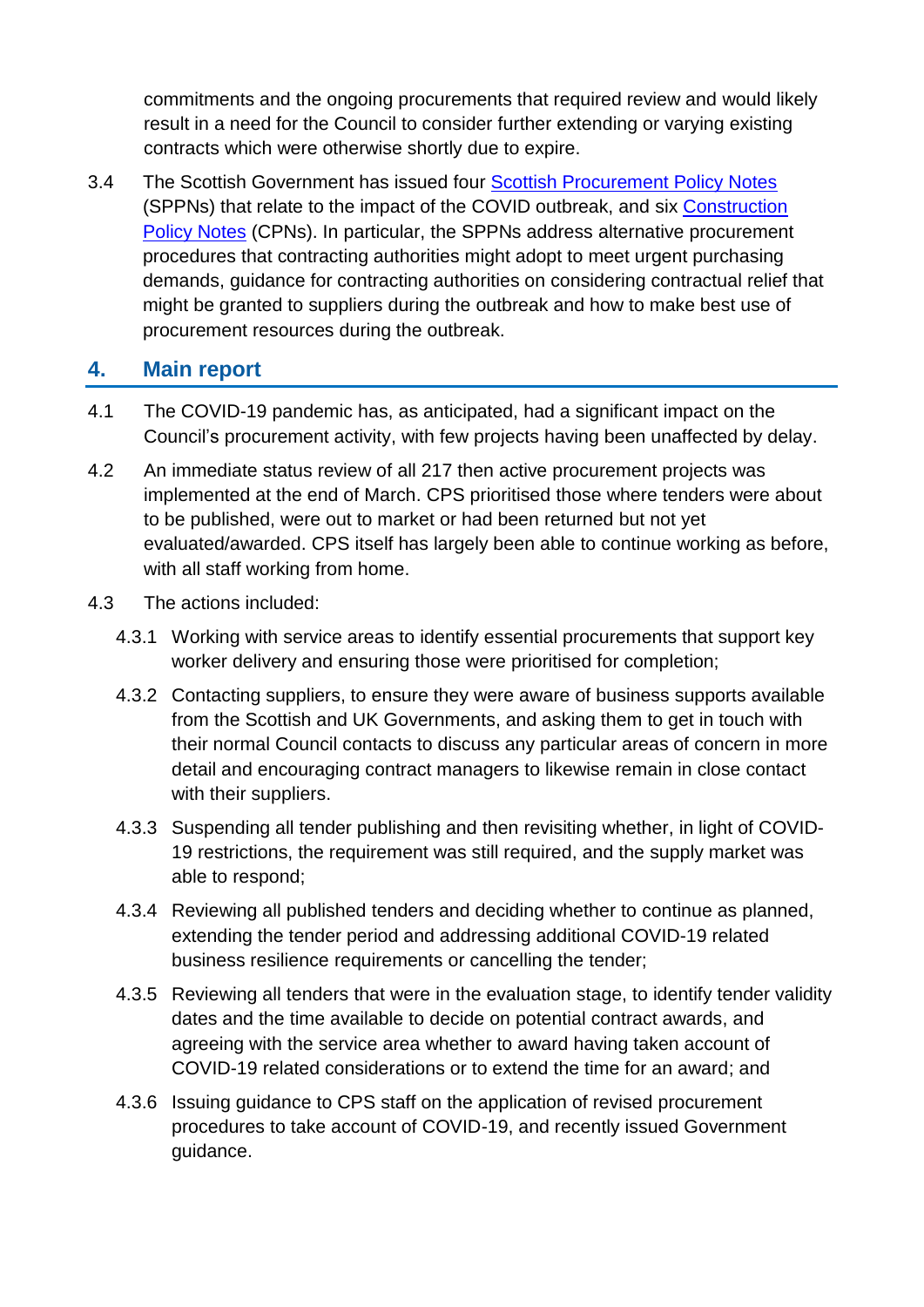- 4.4 The impact of the delays which have been experienced, however, is variable depending on the stage of the tender process, and the goods/services being sought.
- 4.5 Often the Council will have a contractual right to extend an existing contract. However, that is not always the case, and there are occasions when such a proposed extension would instead need to be dealt with through the waiver provisions within the CSOs. Depending of the value of the extension it might need to be submitted to Committee for review and, if appropriate, approval.
- 4.6 The Finance and Resource Committee currently receives a 6-monthly report on all waivers approved in the previous 6 months through Committee and delegated authority, as well as other contracts which have been awarded under delegated authority. The last report was considered at the Committee on [5 March 2020.](https://democracy.edinburgh.gov.uk/documents/s14823/8.1%20-%20Contract%20Award%20and%20Procurement%20Programme%20Update.pdf) The next such report will be brought forward following the Summer recess
- 4.7 As noted in the report to the Leadership Advisory Panel, it is expected that the Council will likely need to make increased use of this waiver process in the coming months. Such waivers are each evaluated on their own merits and approval given only if fully justifiable after there has been an assessment of all relevant considerations, including the need to secure Best Value. Such circumstances continue to be tightly controlled and robustly scrutinised and will continued to be reported to Committee through the regular 6 monthly Committee reporting.
- 4.8 There were 464 CSOs waivers approved in 2019/20, having a total value of approximately £32m. This may appear high, but the vast majority (78%) have a value of less than £50,000, and the use of waivers must also be seen in the context of the Council's spend with third party suppliers, which in 2018/19 was approximately £634.8m. In addition, there are a number of reasons why a waiver of CSOs and the decision to award a contract without competition or extend a contract beyond the original term is justified and secures Best Value for the Council, once that overall assessment is made, including the contract value, the nature of the service in question and any associated risks.
- 4.9 CPS regularly provide Directorates with a list of ongoing procurement exercises, expiring contracts and waivers for their review and to highlight any particular risks and issues. This enables Executive Directors and Heads of Service to fulfil their responsibilities for all contracts tendered and subsequently awarded by their Directorates/Divisions. Commercial Partners within CPS also work alongside divisional management and procurement delivery teams, as business partners, to support relationship management and to assist the contract planning process.
- 4.10 Over the next quarter it is anticipated that the Council will have a number of new issues to consider in its procurement activity, including the following:
	- 4.10.1 Supply chain pressures, including longer lead times for supplies due to reduced global manufacturing during respective 'lock-down' measures, and insolvencies resulting from the economic slowdown;
	- 4.10.2 A need for the Council to respond to the pandemic by making urgent purchases not previously envisaged, given the rapidly changing operational environment;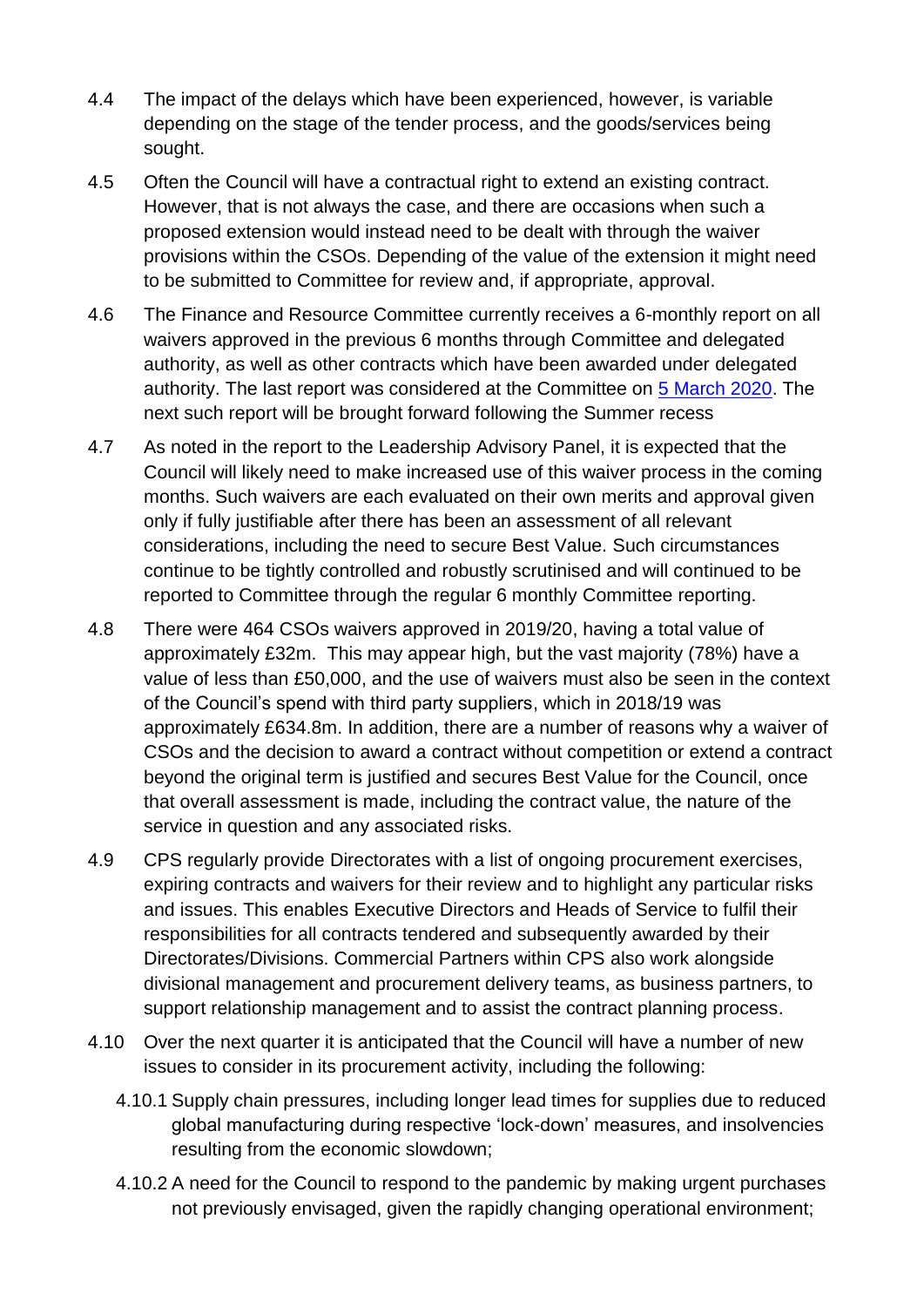- 4.10.3 The practical impact of suppliers delivering contracts with 'social distancing' and other restrictions, for example where they have staff on furlough or otherwise unable to work due to illness or having to shield, also considering that there might be further future periods of 'lockdown';
- 4.10.4 Contract specifications no longer being capable of delivery, necessitating review and a reconsideration of associated tender evaluation criteria, which may itself require additional co-production with stakeholders or additional external technical support;
- 4.10.5 The capacity and financial stability of suppliers to deliver contracts once awarded, and how best to mitigate the risks associated with that;
- 4.10.6 The capacity of potential suppliers to undertake a tender exercise, including with staff having been furloughed and the risk of business insolvency given the impact the pandemic is having on the economy;
- 4.10.7 Linked to the above, limited market capacity to respond to the Council's contract opportunities amongst all other tenders that may be issued, not only by the Council but right across the public and private sectors;
- 4.10.8 The capacity of Council staff to commit the time to a tender process, given the impact of the pandemic, including staff absences and the need to focus on other more urgent COVID-19 related activities; and
- 4.10.9 Supporting market engagement will also require new approaches e.g. videoconferencing, skype and the like, with established procurement procedures having to be adjusted in a proportionate manner, to reduce the burden on suppliers and Council staff, but at the same time ensuring compliance with the relevant regulations.
- 4.11 The impact of COVID-19 on the Council's procurement activities has been significant and will continue to be so. As outlined above, CPS is continuing to support all Directorates in their purchasing activity. In doing so it will also be important that there is a suitable prioritisation of projects, right across all service areas, so that the Council can ensure the best use of officer time and resources, as well as that of the market. There will also be a need for suitable market engagement to seek to mitigate the issues summarised above.

## **5. Next Steps**

- 5.1 As the Council takes forward the Adaption and Renewal Programme, CPS will continue to work closely with service areas to support the Programme and the Council's new and changing supplier requirements, as well as more normal business as usual purchasing.
- 5.2 CPS will also take forward its own action plan to deliver the Strategy, and the strategic outcomes contained within it. Delivery against the Strategy will continue to be reported annually to Committee.